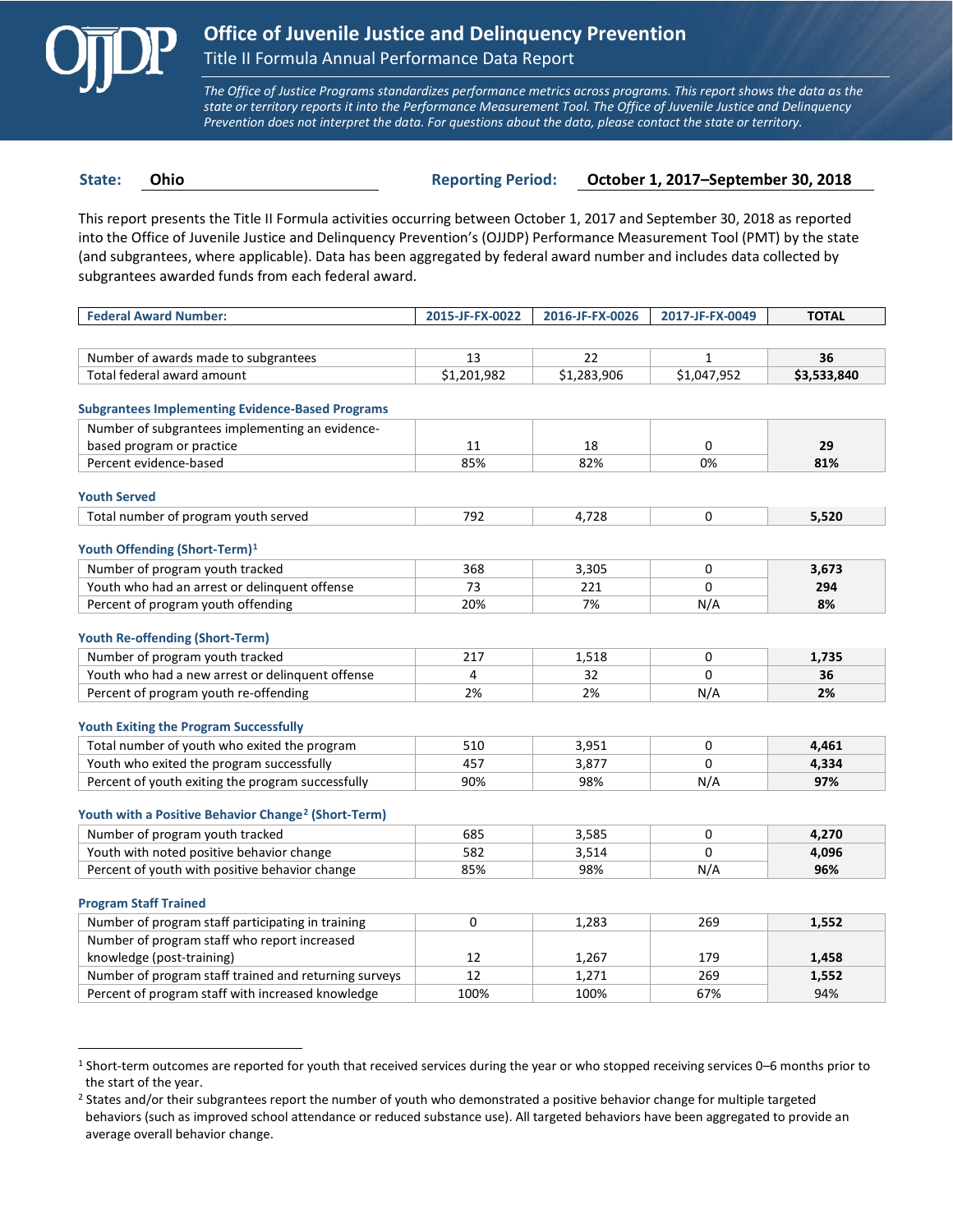## **Title II Formula Annual Performance Data Report**

## **Systems Improvement Activities**

| Number of Memorandum of Understandings developed |    |     |     |
|--------------------------------------------------|----|-----|-----|
| Number of program materials developed            |    |     |     |
| Number of planning activities conducted          | 20 | 176 | 196 |
| Number of program/agency policies or procedures  |    |     |     |
| created, amended, or rescinded                   |    |     |     |

# Purpose Area Allocations

OJJDP has defined 32 purpose areas that states may use their Title II funds to implement, either through subawards to local, public, and private agencies or through statewide programs. This section lists the funds allocated from each federal award to both subgrantee and statewide programs during the reporting period.<sup>[3](#page-1-0)</sup>

| <b>Purpose Area</b>                             | 2015-JF-FX-0022 | 2016-JF-FX-0026 | 2017-JF-FX-0049 | <b>TOTAL</b> |
|-------------------------------------------------|-----------------|-----------------|-----------------|--------------|
| 1. Aftercare/Reentry                            | \$0             | \$0             | \$0             | \$0          |
| 2. After School Programs                        | \$63,311        | \$134,800       | \$0             | \$198,111    |
| 3. Alternatives to Detention                    | \$11,773        | \$44,608        | \$0             | \$56,381     |
| 4. Child Abuse and Neglect                      | \$0             | \$0             | \$16,609        | \$16,609     |
| 5. Community-Based Programs and Services        | \$0             | \$25,000        | \$0             | \$25,000     |
| 6. Delinguency Prevention                       | \$0             | \$27,113        | \$0             | \$27,113     |
| 7. Gangs                                        | \$0             | \$0             | \$0             | \$0          |
| 8. Graduated and Appropriate Sanctions          | \$0             | \$0             | \$0             | \$0          |
| 9. Hate Crimes                                  | \$0             | \$0             | \$0             | \$0          |
| 10. Job Training                                | \$0             | \$0             | \$0             | \$0          |
| 11. Learning and Other Disabilities             | \$16,100        | \$25,000        | \$0             | \$41,100     |
| 12. Mental Health Services                      | \$27,500        | \$56,944        | \$0             | \$84,444     |
| 13. Mentoring, Counseling and Training Programs | \$68,642        | \$128,326       | \$0             | \$196,968    |
| 14. Positive Youth Development                  | \$0             | \$45,000        | \$0             | \$45,000     |
| 15. Probation                                   | \$0             | \$0             | \$0             | \$0          |
| 16. Protecting Juvenile Rights                  | \$0             | \$0             | \$0             | \$0          |
| 17. School Programs                             | \$0             | \$25,000        | \$0             | \$25,000     |
| 18. Substance and Alcohol Abuse                 | \$0             | \$0             | \$0             | \$0          |
| 19. Compliance Monitoring                       | \$0             | \$140,000       | \$0             | \$140,000    |
| 20. Deinstitutionalization of Status Offenders  | \$0             | \$0             | \$0             | \$0          |
| 21. Disproportionate Minority Contact           | \$47,319        | \$1,210,095     | \$0             | \$1,257,414  |
| 22. Diversion                                   | \$14,667        | \$10,555        | \$0             | \$25,222     |
| 23. Gender-Specific Services                    | \$0             | \$0             | \$0             | \$0          |
| 24. Indian Tribe Programs                       | \$0             | \$0             | \$0             | \$0          |
| 25. Indigent Defense                            | \$0             | \$0             | \$0             | \$0          |
| 26. Jail Removal                                | \$0             | \$0             | \$0             | \$0          |
| 27. Juvenile Justice System Improvement         | \$0             | \$105,516       | \$0             | \$105,516    |
| 28. Planning and Administration                 | \$0             | \$128,390       | \$0             | \$128,390    |
| 29. Reducing Probation Officer Caseloads        | \$0             | \$0             | \$0             | \$0          |
| 30. Rural Area Juvenile Programs                | \$0             | \$0             | \$0             | \$0          |
| 31. Separation of Juveniles from Adult Inmates  | \$0             | \$0             | \$0             | \$0          |
| 32. State Advisory Group (SAG) Allocation       | \$0             | \$10,000        | \$0             | \$10,000     |

<span id="page-1-0"></span><sup>&</sup>lt;sup>3</sup> The dollars shown are an estimate of total funds allocated for activities conducted for each purpose area. The PMT is not a grants management system and does not collect data on actual expenditures. For actual expenditures, please refer to the Office of Justice Programs Grants Management System (GMS).

 $\overline{a}$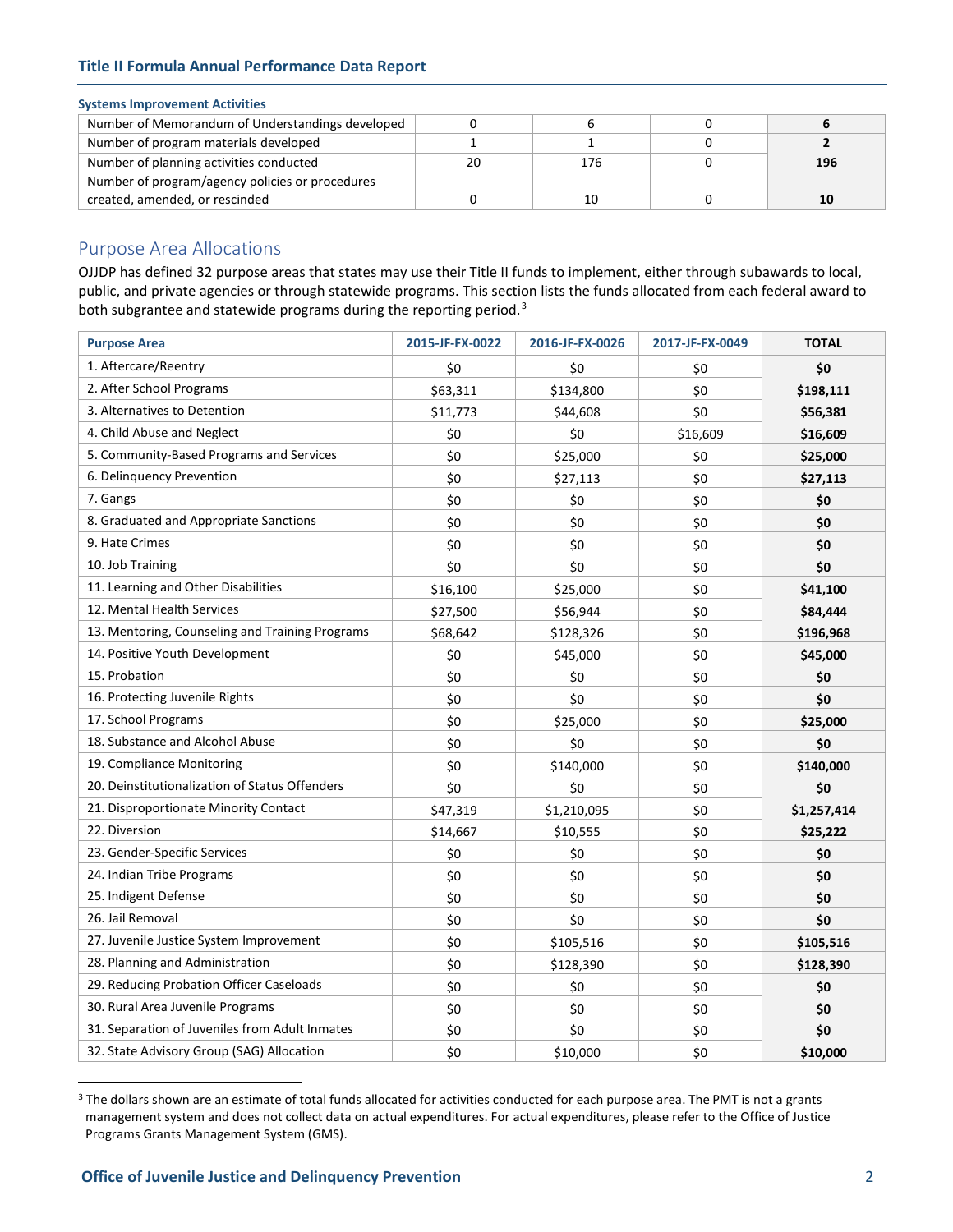# Subgrantee Information

This section lists all the local, tribal, and community-based organizations receiving a subaward from the state, the subaward amount, and the purpose area the funds were allocated towards.<sup>[4](#page-2-0)</sup>

| 2015-JF-FX-0022 | 2016-JF-FX-0026 | 2017-JF-FX-0049 |
|-----------------|-----------------|-----------------|
|                 |                 |                 |

## **All That**

| <i>FULL</i> LINE        |                           |     |     |
|-------------------------|---------------------------|-----|-----|
| Subaward Number         | 1000                      | N/A | N/A |
| Subaward Amount         | \$6,000                   | N/A | N/A |
| Program Area Allocation | Mentoring, Counseling And |     |     |
|                         | <b>Training Programs</b>  | N/A | N/A |

## **Big Brothers Big Sisters of Allen County**

| Subaward Number         | N/A | 2016-JJ-DMC-0010          | N/A |
|-------------------------|-----|---------------------------|-----|
| Subaward Amount         | N/A | \$45,000                  | N/A |
| Program Area Allocation |     | Mentoring, Counseling And |     |
|                         | N/A | <b>Training Programs</b>  | N/A |

## **Big Brothers Big Sisters of Butler County**

| Subaward Number         | N/A | 2016-JJ-DMC-0003          | N/A |
|-------------------------|-----|---------------------------|-----|
| Subaward Amount         | N/A | \$42.866                  | N/A |
| Program Area Allocation |     | Disproportionate Minority |     |
|                         | N/A | Contact                   | N/A |

## **Big Brothers Big Sisters of Greater Cincinnati**

| Subaward Number         | N/A | 2016-JJ-DMC-0001          | N/A |
|-------------------------|-----|---------------------------|-----|
| Subaward Amount         | N/A | \$45.000                  | N/A |
| Program Area Allocation |     | Mentoring, Counseling And |     |
|                         | N/A | <b>Training Programs</b>  | N/A |

#### **Big Brothers Big Sisters of Greater Cleveland**

| Subaward Number         | N/A | 2016-JJ-DMC-0014         | N/A |
|-------------------------|-----|--------------------------|-----|
| Subaward Amount         | N/A | \$25,000                 | N/A |
|                         |     | Community-Based Programs |     |
| Program Area Allocation | N/A | and Services             | N/A |

## **Big Brothers Big Sisters of Lorain County**

| Subaward Number         | N/A | 2016-JJ-DMC-0008           | N/A |
|-------------------------|-----|----------------------------|-----|
| Subaward Amount         | N/A | \$45.000                   | N/A |
| Program Area Allocation | N/A | Positive Youth Development | N/F |

#### **Butler County Alcohol and Chemical Abuse Council**

| Subaward Number         | N/A | 2016-JJ-DMC-0004          | N/A |
|-------------------------|-----|---------------------------|-----|
| Subaward Amount         | N/A | \$45.000                  | N/A |
|                         |     | Disproportionate Minority |     |
| Program Area Allocation | N/A | Contact                   | N/A |

#### **Capital University**

 $\overline{a}$ 

| Subaward Number         | 2015-JJ-DMC-8005                | N/A | N/A |
|-------------------------|---------------------------------|-----|-----|
| Subaward Amount         | 16.100ء                         | N/A | N/A |
| Program Area Allocation | Learning And Other Disabilities | N/A | N/A |

<span id="page-2-0"></span><sup>4</sup> The report does not include subgrantees who were not operational (e.g., did not provide services or expend grant funds) during the year or did not complete data entry in the PMT.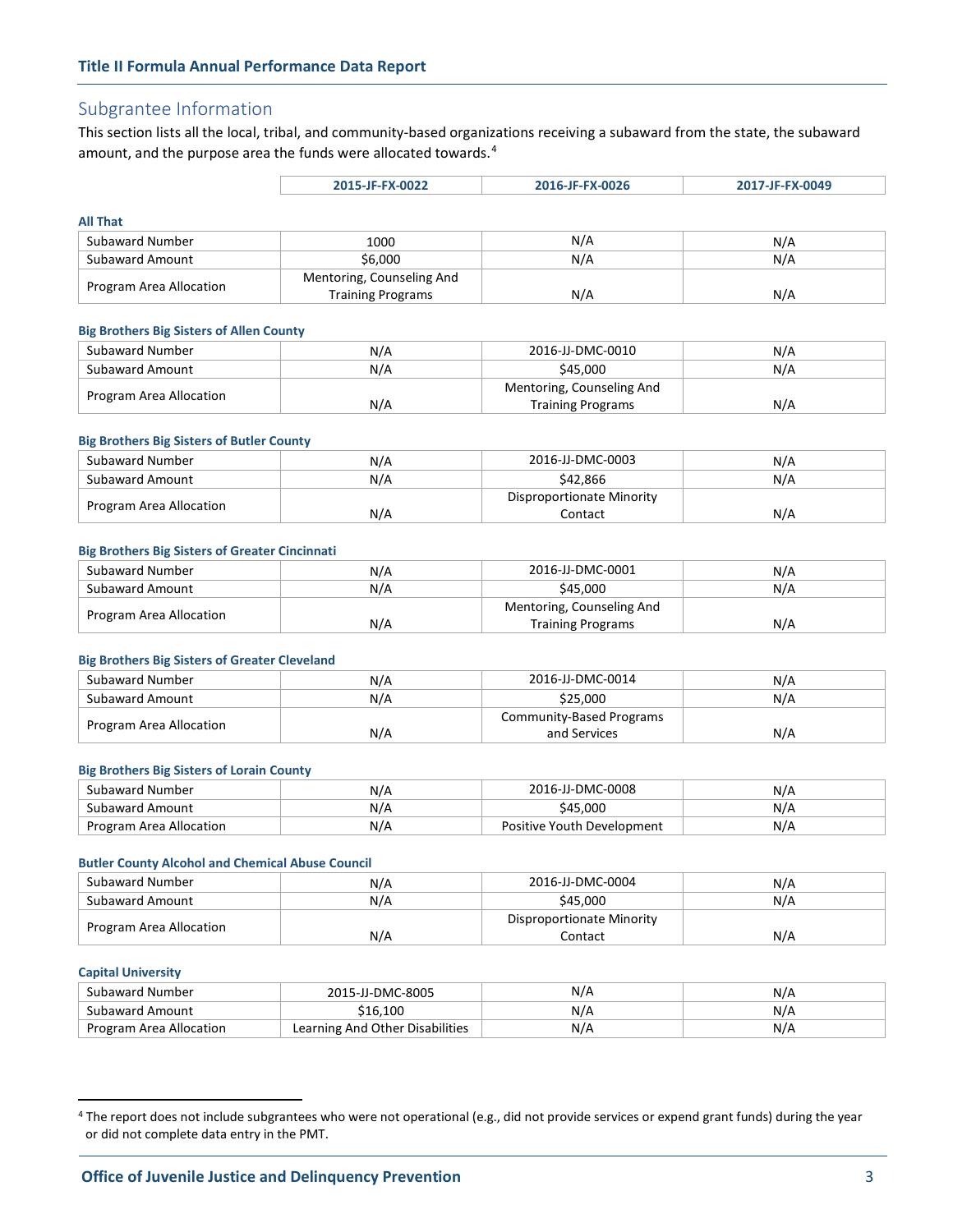## **Title II Formula Annual Performance Data Report**

## **City of Lyndhurst**

| ___________________     |                           |     |     |
|-------------------------|---------------------------|-----|-----|
| Subaward Number         | 2015-0006                 | N/A | N/A |
| Subaward Amount         | \$5.873                   | N/A | N/A |
| Program Area Allocation | Disproportionate Minority |     |     |
|                         | Contact                   | N/A | N/A |

## **Cleveland Eastside Ex-Offender Coalition**

| Subaward Number         | 2015-0005                 | N/A | N/A |
|-------------------------|---------------------------|-----|-----|
| Subaward Amount         | \$3.446                   | N/A | N/A |
|                         | Disproportionate Minority |     |     |
| Program Area Allocation | Contact                   | N/A | N/A |

## **Cuyahoga County Juvenile Court**

| Subaward Number         | 2015-0009                     | 2016-0009              | N/A |
|-------------------------|-------------------------------|------------------------|-----|
| Subaward Amount         | \$27,500                      | \$29.444               | N/A |
| Program Area Allocation | <b>Mental Health Services</b> | Mental Health Services | N/A |

## **Directions for Youth and Families**

| Subaward Number         | N/A | 2016-JJ-DMC-0002      | N/A |
|-------------------------|-----|-----------------------|-----|
| Subaward Amount         | N/A | \$45,000              | N/A |
| Program Area Allocation | N/A | After-School Programs | N/A |

## **Family Life Counseling and Psychiatric Services**

| Subaward Number         | N/A | 2016-JJ-DMC-0009          | N/A |
|-------------------------|-----|---------------------------|-----|
| Subaward Amount         | N/A | \$45.000                  | N/A |
| Program Area Allocation |     | Disproportionate Minority |     |
|                         | N/A | Contact                   | N/A |

## **Golden Ciphers**

| Subaward Number         | 2015-0004                 | 2016-0008                 | N/A |
|-------------------------|---------------------------|---------------------------|-----|
| Subaward Amount         | \$10,500                  | \$42,229                  | N/A |
| Program Area Allocation | Disproportionate Minority | Disproportionate Minority |     |
|                         | Contact                   | Contact                   | N/A |

## **Gracehaven**

| Subaward Number         | N/A | 2016-JJ-OAP-9994 | N/A |
|-------------------------|-----|------------------|-----|
| Subaward Amount         | N/A | \$25.000         | N/A |
| Program Area Allocation | N/A | School Programs  | N/A |

## **K&C Educational Associates**

| Subaward Number         | N/A | 2016-JJ-DMC-0011      | N/F |
|-------------------------|-----|-----------------------|-----|
| Subaward Amount         | N/A | \$44.800              | N/F |
| Program Area Allocation | N/A | After-School Programs | N/F |

## **Lucas County Board of Developmental Disabilities**

| Subaward Number         | N/A | 2016-JJ-ETA-9993                | N/A  |
|-------------------------|-----|---------------------------------|------|
| Subaward Amount         | N/A | \$25.000                        | N7 P |
| Program Area Allocation | N/A | Learning And Other Disabilities | N/A  |

## **Montgomery County Juvenile Court**

| Subaward Number         | N/A | 2016-JJ-DMC-0007          | N/A |
|-------------------------|-----|---------------------------|-----|
| Subaward Amount         | N/A | \$45,000                  | N/A |
|                         |     | Disproportionate Minority |     |
| Program Area Allocation | N/A | Contact                   | N/A |